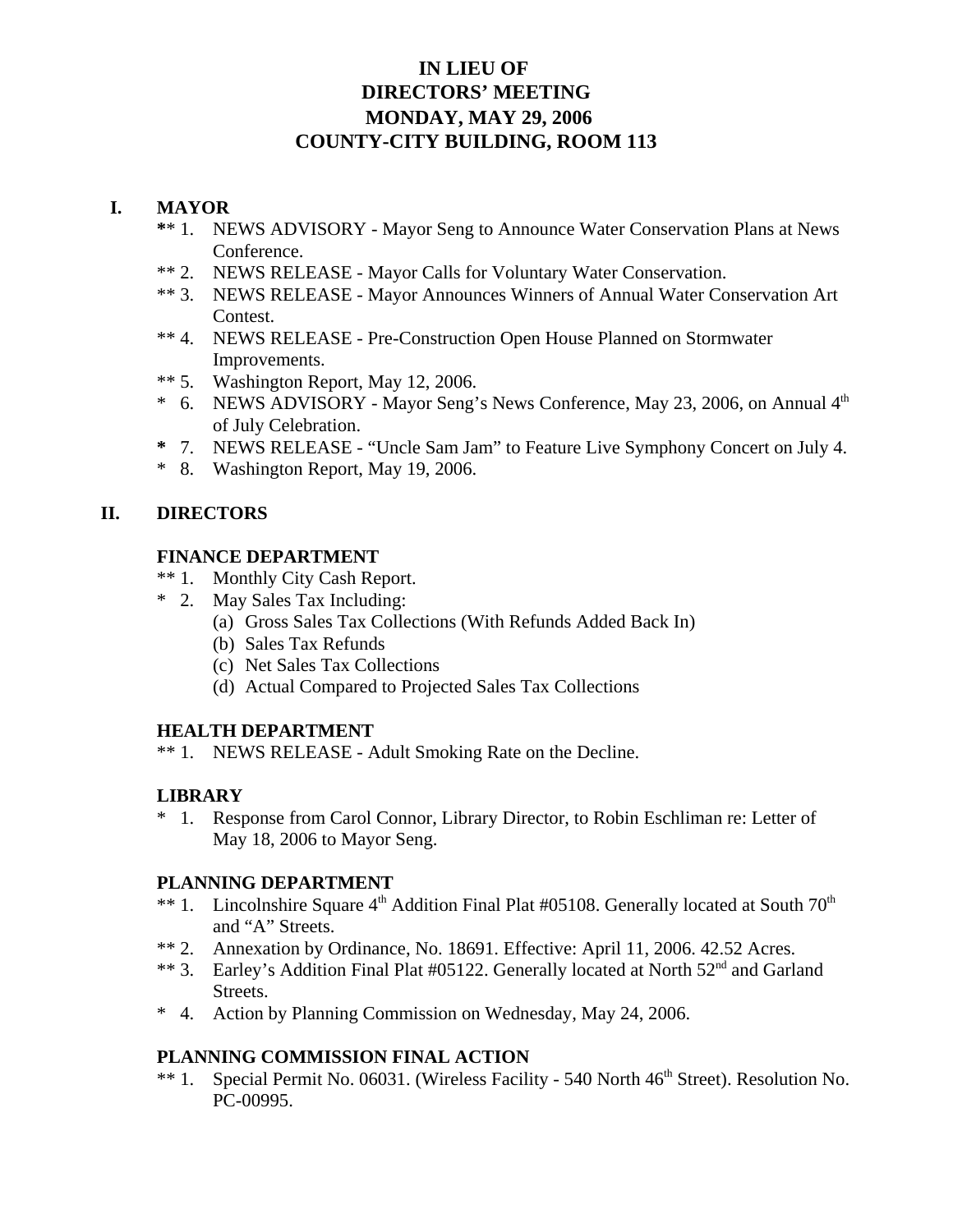- \*\* 2. Waiver No. 06002. (Sanitary Sewer Design Standards 84<sup>th</sup> and Rokeby Road). Resolution No. PC-00997.
- \*\* 3. Special Permit No. 06030, charleston Heights Community Unit Plan. (Northwest of North 14<sup>th</sup> Street and Humphrey Avenue) Resolution No. PC-00996.
- \* 4. Special Permit No. 06032. (Club Kicks 4820 Rentworth Drive) Resolution No. PC-00998.

## **PUBLIC WORKS**

- \*\* 1. King Little structural engineering inspection and investigation of walls located at 1840 "E" Street
- \* 2. Letter to Don Wesely regarding request for construction of a traffic signal at the intersection of  $27<sup>th</sup>$  and Wildcat.

## **PUBLIC WORKS - ENGINEERING**

- \*\* 1. PUBLIC WORKS & UTILITIES ADVISORY. Pine Lake Road widening project #700014; 40<sup>th</sup> Street - 61<sup>st</sup> Street, 56<sup>th</sup> Street; Shadow Pines - Thompson Creek
- \* 2. PUBLIC WORKS & UTILITIES ADVISORY. May 25, 2006. Pine Lake Road Widening Project #700014,  $40^{th}$  Street -  $61^{st}$  Street,  $56^{th}$  Street; Shadow Pines -Thompson Creek with map of area.

## **III. CITY CLERK**

## **IV. COUNCIL REQUESTS/CORRESPONDENCE**

#### **JON CAMP**

 \*\* 1. Email from Jodi Delozier regarding fire truck late fees. The City Council should move forward and collect the late fees.

## **JONATHAN COOK**

- \*\* 1. Request to Bruce Dart, Health Director RE: Request for a sign at  $31<sup>st</sup> \&$  Calvert about dogs having to be on a leash and cleaning up after them (RFI#129 - 05/04/06) - SEE RESPONSES RECEIVED FROM JAMES WEVERKA.
- **\*\*** 2. Request to Harry Kroos, Public Works & Utilities Department; Sidewalks. RE: Sidewalk Ramps around Milder Manor (RFI#130 - 5/04/06)

## **ROBIN ESCHLIMAN**

- \*\* 1. Community Meeting held May 12, 2006. Ideas for increasing City income.
- \*\* 2. Letter to Mayor Seng regarding specific budget cuts.

## **DAN MARVIN**

\* 1. Correspondence on how Hercules, CA used eminent domain to keep out Wal-Mart.

## **V. MISCELLANEOUS**

\*\* 1. Letter from Aquila, re: Extension of 8 years on the Aquila franchise with the City of Lincoln.

#### **Correspondence Supporting Proposal to Ban Concealed Weapons**

\*\* 1. Email from Kathleen Nelson.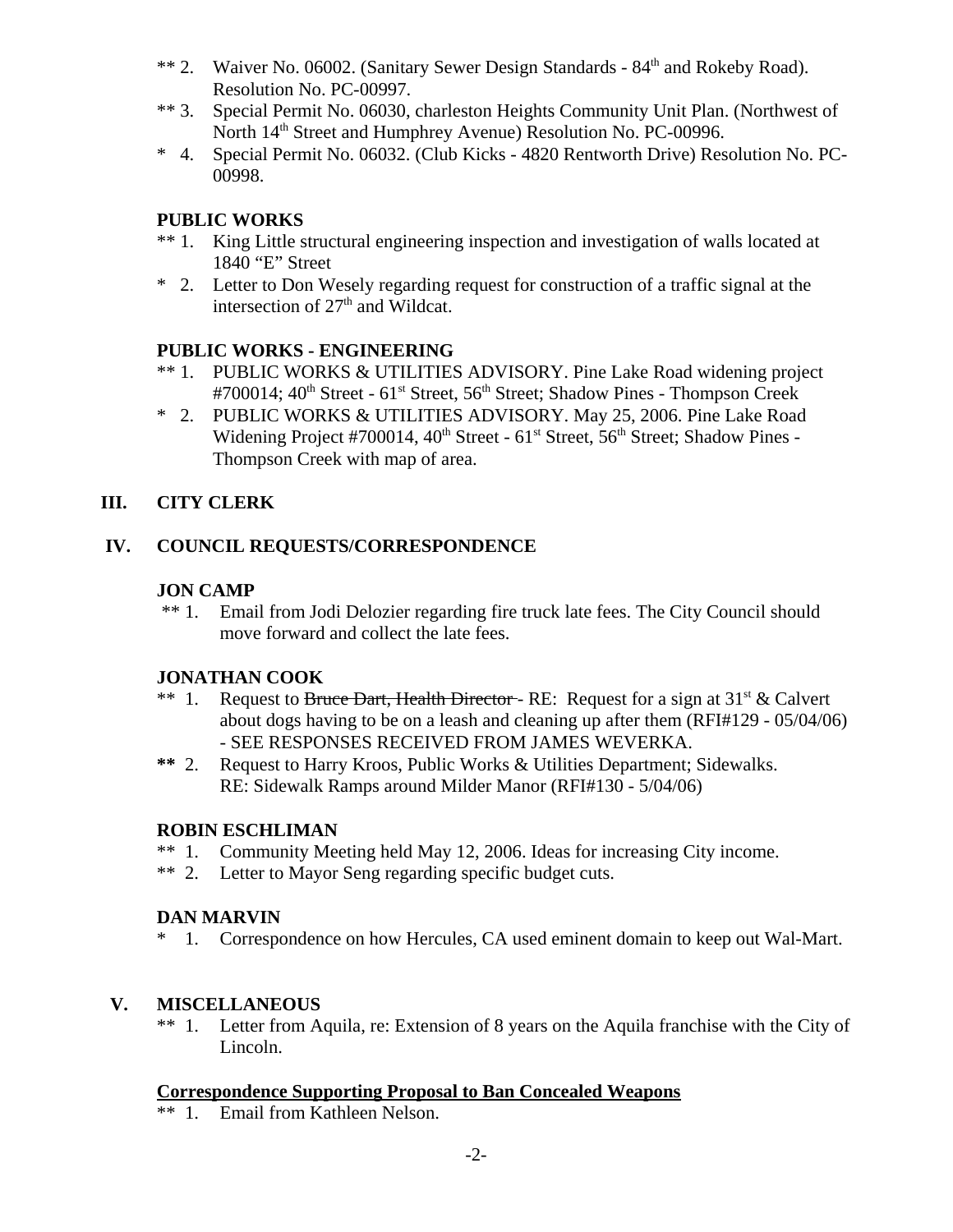- \*\* 2. Email from Marcee Metzger, Rape/Spouse Abuse Crisis Center.
- Letter from Clarice Lawson. (Letter distributed to Council Members)

## **Other Correspondence**

- \*\* 1. Email from Paul Haith, re: Fire truck issue. Encourage Council to request an independent audit by an outside agency.
- \*\* 2. Email from an anonymous constituent with ideas for consideration.
- \*\* 3. Email from Karen Hatcher, re: West "A" Project. Possibly a reconsideration or "tweaking" the eminent domain plan.
- \*\* 4. Email from Christopher B. Stokes, re: Lincoln transportation issues.
- \*\* 5. Email from Steve and Carol Anderson, re: Gas prices in Lincoln compared to Omaha.
- \*\* 6. Email from Carol Anderson, re: Gas prices listed for Lincoln versus Omaha.
- \*\* 7. Email from Kay Wunderlich, re: Gas prices different in West Omaha versus Lincoln.
- \*\* 8. Email from Jan Anderson, re: Twenty-two (22) cent price difference gasoline here in Lincoln and in West Omaha.
- \*\* 9. Email from David Oenbring, re: Sales tax decline study effect of the smoking ban; thanks for Taste of China saved from eminent domain.
- \*\*10. Email from Vicky Valenta re: Lincoln Journal Star article.

## Letters Received in Appreciation of Postponement of Change of Zone #06012 at 9<sup>th</sup> and **Van Dorn Streets with Suggestions for Rezoning**

- \*\* 1. Paul Hetrick,  $2611$  South  $10^{th}$  Street.
- \*\* 2. Russell Hand, 2661 South  $9<sup>th</sup>$  Street.
- \*\* 3. Ron Linville, 2601 South  $10^{th}$  Street.
- \*\* 4. Abraham Gamez, 2619 South  $10^{th}$  Street.
- \*\* 5. Juan Tapia, 2538 South  $9<sup>th</sup>$  Street.
- \*\* 6. B. Powell, 2710 South  $9<sup>th</sup>$  Street.
- \*\* 7. Angela Kimpton, 2667 South  $10^{th}$  Street.
- \*\* 8. Arnold Walker, 2650 South 9th Street.
- \*\* 9. Kevin Lewis, 1015 Hill Street.
- \*\*10. Roger Carter, 1032 Hill Street.
- \*\*11. Mr. and Mrs. N. Welter, 2640 South  $10<sup>th</sup>$  Street.
- \*\*12. Margaret Stroup, 2727 South  $10^{th}$  Street.
- \*\*13. Troy and Connie Saltzman, 2673 South 10<sup>th</sup> Street.

## **V. MISCELLANEOUS (CONTINUED - RECEIVED FOR WEEK OF 05/29/06)**

- \* 1. LIBA Position Statement on EMS Deficits. (Statement distributed to Council Members on 05/22/06)
- \* 2. Letter from Billy and Wilma Williams re: Comments on City employee's salaries, suggestions, employees residing in Lincoln and Mayor Seng.
- \* 3. Letter from Randall Klein re: Proposed development at 9th and Van Dorn Streets and Treatment of Citizen Speaking before Council.
- \* 4. Email from David Oenbring re: Reject any effort to restrict or ban concealed weapons within the City.
- \* 5. Email from Janine M. Saltzman re: Against development at  $9<sup>th</sup>$ ,  $10<sup>th</sup>$  and Van Dorn Streets